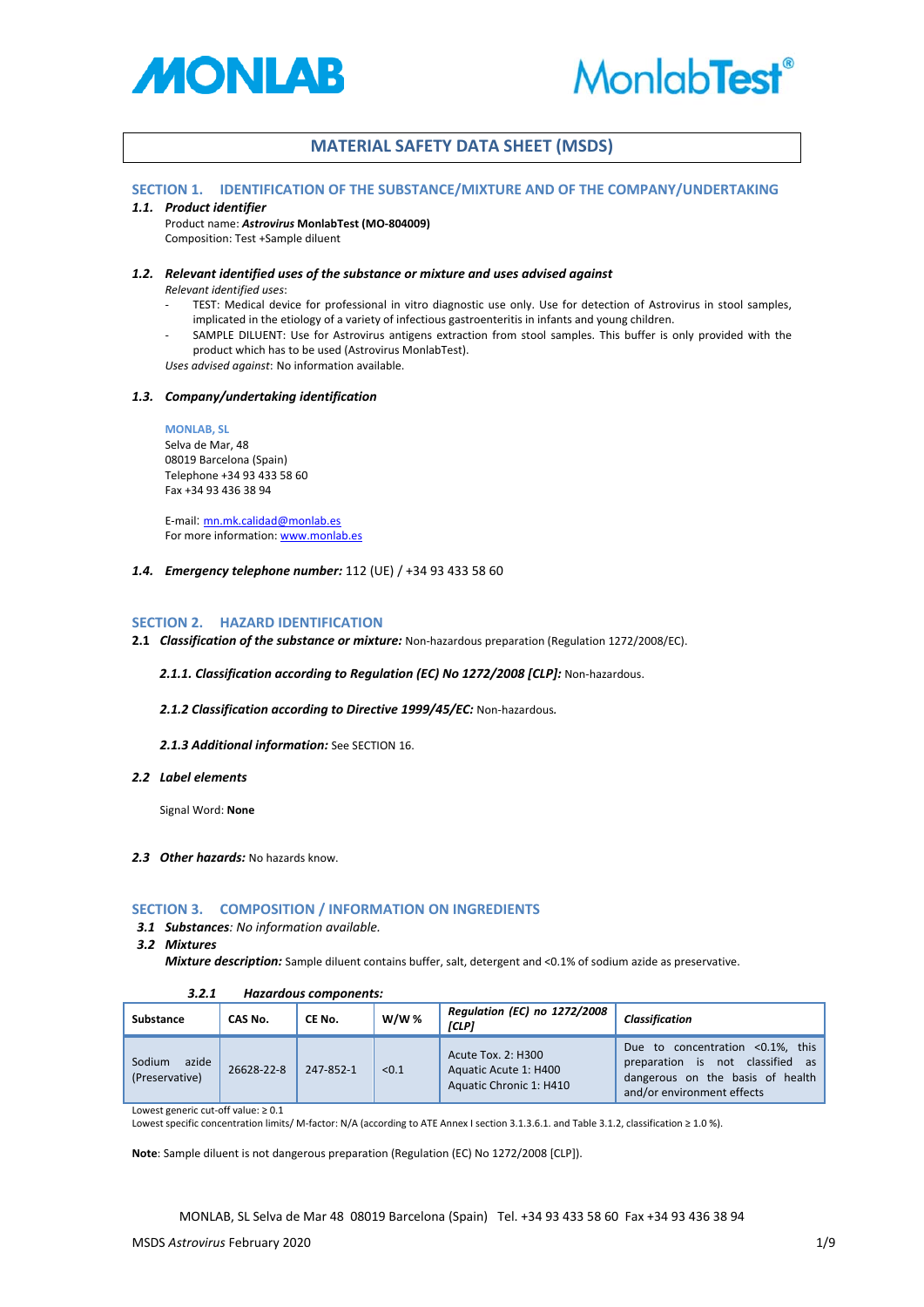



The device consists in a strip composed of several layers: an absorbent material pre-dried with a coloured latex-antibodies conjugate against the product antigens, a nitro‐cellulose membrane with coated antibodies against the product antigens and cellulose absorbent. Contains sodium azide <0.1% as preservative.

*Additional information: For full text of H‐phrases: see SECTION 16.*

#### **SECTION 4. FIRST‐AID MEASURES**

#### *4.1 Description of first aid measures*

- Following eye contact: Rinse thoroughly with plenty of water for at least 15 minutes. Consult a physician.
- **Following skin contact**: Wash off immediately with soap and plenty of water. Consult a physician.
- **Following ingestion**: Clean mouth with water and drink afterwards plenty of water. Consult a physician.
- Following inhalation: Ensure sufficient ventilation of workplace. Consult a physician.
- *4.2 Most important symptoms and effects, both acute and delayed:* No information available.
- *4.3 Indication of any immediate medical attention and special treatment needed:* Treat symptomatically.

### **SECTION 5. FIREFIGHTING MEASURES**

### *5.1 Extinguishing media*

- **Suitable Extinguishing Media**: Water or CO2. Use extinguishing measures that are appropriate to local circumstances and the surrounding environment.
- **Extinguishing media which must not be used for safety reasons**: No information available.
- **5.2** *Special hazards arising from the substance or mixture:* Thermal decomposition can lead to release of irritating gases and vapors.
- **5.3** *Advice for firefighters*: As in any fire, wear self‐contained breathing apparatus pressure‐demand, MSHA/NIOSH (approved or equivalent) and full protective gear.

### **SECTION 6. ACCIDENTAL RELEASE MEASURES**

- *6.1 Personal precautions, protective equipment and emergency procedures*: Prevent contact with skin, eyes and clothes. Use personal protective equipment. Ensure adequate ventilation.
- **6.2** *Environmental precautions*: Given the way dispensation there is no possibility of accidental spillage in sufficient quantity to be dangerous. Avoid release to the environment.
- *6.3 Methods and material for containment and cleaning up*: Soak up with inert absorbent material. Clean contaminated surface thoroughly.
- **6.4** *Reference to other sections*: If appropriate Sections 8 and 13 shall be referred to.

#### **SECTION 7. HANDLING AND STORAGE**

- *7.1 Precautions for safe handling*: Good Laboratory Practices (disposal gloves). Not to eat, drink and smoke in work areas. Avoid contact and contamination with skin, eyes and clothes. Use disposal gloves. Specimens should be handled as potentially infectious materials.
- *7.2 Conditions for safe storage, including any incompatibilities*: Store in a dry place at +2ºC to +30ºC. Avoid storage near to heat sources.
- *7.3 Specific end use(s)*: Only use provided diluent for sample dilution.

#### **SECTION 8. EXPOSURE CONTROLS/PERSONAL PROTECTION**

**8.1** *Control parameters*: Any specific protection and prevention measures should not be taken during use of the product.

**Exposure limits:** 

| Substance                        | LTEL (8 hr)       | <b>STEL</b>       |
|----------------------------------|-------------------|-------------------|
| Sodium azide (NaN <sub>3</sub> ) | mg/m <sup>3</sup> | mg/m <sup>3</sup> |
| CAS No. 26628-22-8               | 0.1               | 0.3               |

- **8.2** *Exposure controls*: All the specimens should be considered potentially hazardous and handled in the same manner as an infectious agent.
- *8.2.1 Appropriate engineering controls*: No relevant for this material.
- *8.2.2 Personal protective equipment*: Handle with disposable gloves (EN 374). Wear appropriate protective safety eyewear and clothing, such as a lab coat.
- **8.2.3** *Environmental Exposure Controls*: No special measures are required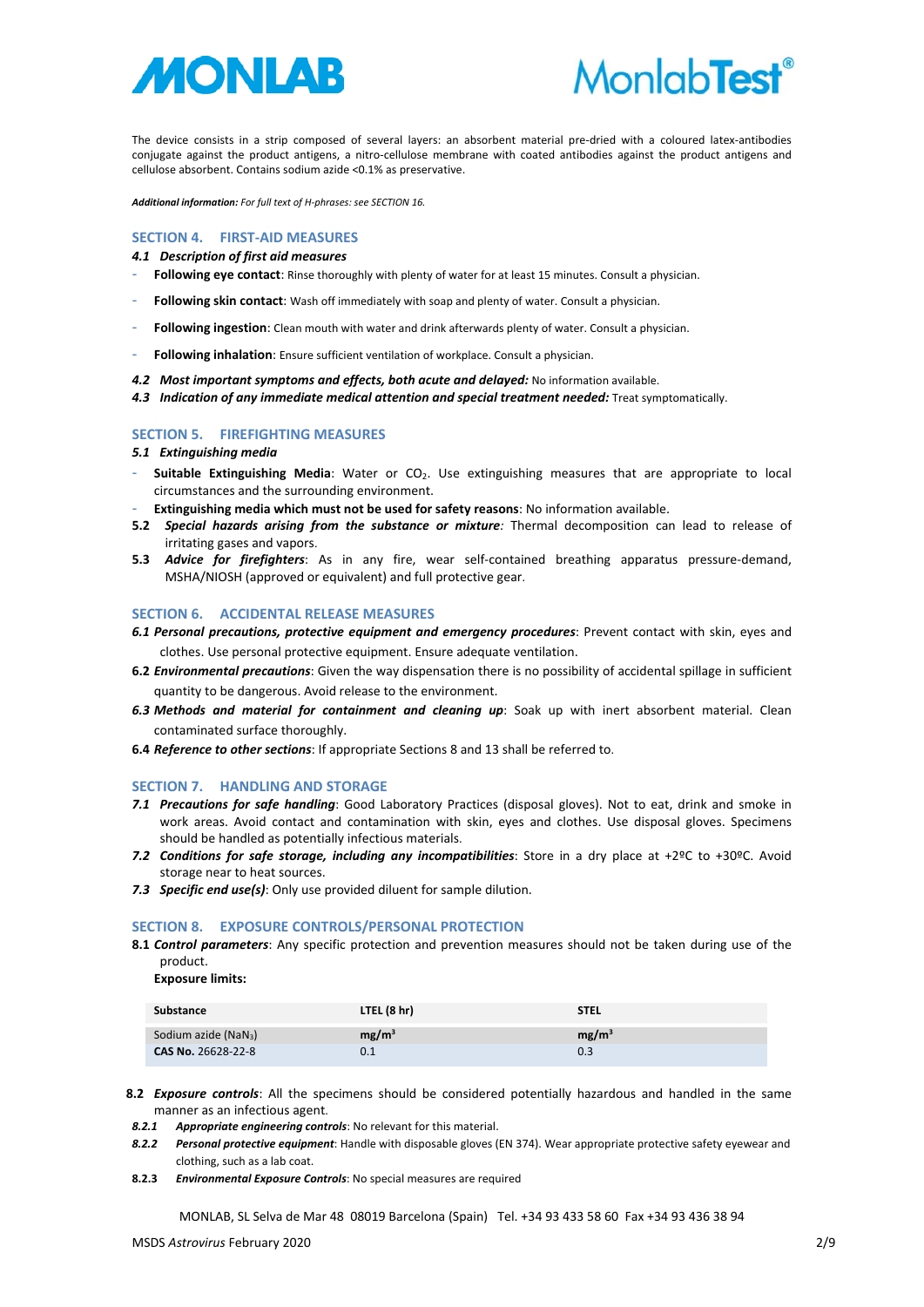



#### **SECTION 9. PHYSICAL AND CHEMICAL PROPERTIES**

#### *9.1 Information on basic physical and chemical properties*

| <b>Appearance/Physical State</b>                  | used.                                               | Test: White solid with yellow lines. Solid reaction strip that is packaged depending on the format<br>Sample diluent: Transparent slightly yellowish. |                              |  |  |  |
|---------------------------------------------------|-----------------------------------------------------|-------------------------------------------------------------------------------------------------------------------------------------------------------|------------------------------|--|--|--|
|                                                   | The following table only applies to sample diluent: |                                                                                                                                                       |                              |  |  |  |
| Odor                                              | <b>Odourless</b>                                    | <b>Explosion Limits</b>                                                                                                                               | Not applicable               |  |  |  |
| рH                                                | $7.5 - 8.5$                                         | <b>Vapor Density</b>                                                                                                                                  | Not determined               |  |  |  |
| <b>Boiling Point</b>                              | Similar to water (100ºC)                            | <b>Relative density</b>                                                                                                                               | Similar to water $(1g/cm^3)$ |  |  |  |
| <b>Flash Point</b>                                | Not applicable                                      | Solubility                                                                                                                                            | Soluble                      |  |  |  |
| <b>Vapor Pressure</b>                             | Similar to water (23hPa)                            | <b>Flammability</b>                                                                                                                                   | Not applicable               |  |  |  |
| <b>Melting Point</b>                              | Similar to water (0ºC)                              | <b>Viscosity</b>                                                                                                                                      | Not determined               |  |  |  |
| <b>Autoignition Temperature</b>                   | Not determined                                      | <b>Explosive Properties</b>                                                                                                                           | Not explosive                |  |  |  |
| <b>Partition Coefficient</b><br>(n-octanol/water) | Not determined                                      | <b>Oxidizing Properties</b>                                                                                                                           | Not determined               |  |  |  |

# **SECTION 10. STABILITY AND REACTIVITY**

- *10.1 Reactivity:* No hazardous reactivity known.
- *10.2 Chemical stability:* Under storage at normal ambient temperatures the product is stable. No known hazardous reactions.
- *10.3 Possibility of hazardous reactions:* Thermal decomposition can lead to release of irritating gases and vapors.
- *10.4 Conditions to avoid:* Direct contact with a flame. Temperatures outside the range of 2‐30ºC. Avoid storing in places with high humidity.
- *10.5 Incompatible materials:* The stool sample should be treated only with buffer that is provided with the product before testing.
- *10.6 Hazardous decomposition products*: No known hazardous decomposition products.

### **SECTION 11. TOXICOLOGICAL INFORMATION**

#### *11.1 Information on toxicological effects*

- Acute toxicity: Product does not present an acute toxicity hazard based on known or supplied information. Oral LD<sub>50</sub> Rat: 27mg/kg; Dermal LD<sub>50</sub> Rabbit: 20mg/kg.
- Skin corrosion/irritation: Based upon the available data, the classification criteria are not met.
- **Serious eye damage/irritation:** Based upon the available data, the classification criteria are not met.
- **Respiratory or skin sensitisation:** Based upon the available data, the classification criteria are not met.
- Germ cell mutagenicity: Based upon the available data, the classification criteria are not met.
- **Carcinogenicity:** A4‐Not classifiable as a Human Carcinogen.
- **Reproductive toxicity:** Based upon the available data, the classification criteria are not met.
- **Summary of evaluation of the CMR properties:** Based upon the available data, the classification criteria are not met.
- **STOT‐single exposure**: Based upon the available data, the classification criteria are not met.
- **STOT‐repeated exposure:** Based upon the available data, the classification criteria are not met.
- **Aspiration hazard:** Based upon the available data, the classification criteria are not met.

### **SECTION 12. ECOLOGICAL INFORMATION**

- *12.1 Toxicity:* Based upon the available data, the classification criteria are not met. The product should be discarded in a proper biohazard container after testing. Do not allow product to reach ground water, water bodies or sewage system.
- *12.2 Persistence and degradability:* Based upon the available data, the classification criteria are not met.
- *12.3 Bioaccumulative potential:* Based upon the available data, the classification criteria are not met.
- *12.4 Mobility in soil:* Based upon the available data, the classification criteria are not met.
- *12.5 Results of PBT and vPvB assessment:* No data available for assessment.
- *12.6 Other adverse effects:* Based upon the available data, the classification criteria are not met.

## **SECTION 13. DISPOSAL CONSIDERATIONS**

### *13.1 Waste treatment methods*

- **Waste from Residues:** After testing, the product must be disposed of compliance with the respective local, state or national regulations. One option would be possible inactivation of infectious agents in the product after use. Performed in autoclave at a pressure and a certain temperature.
- **Non‐contaminated packaging:** The containers can be recycled.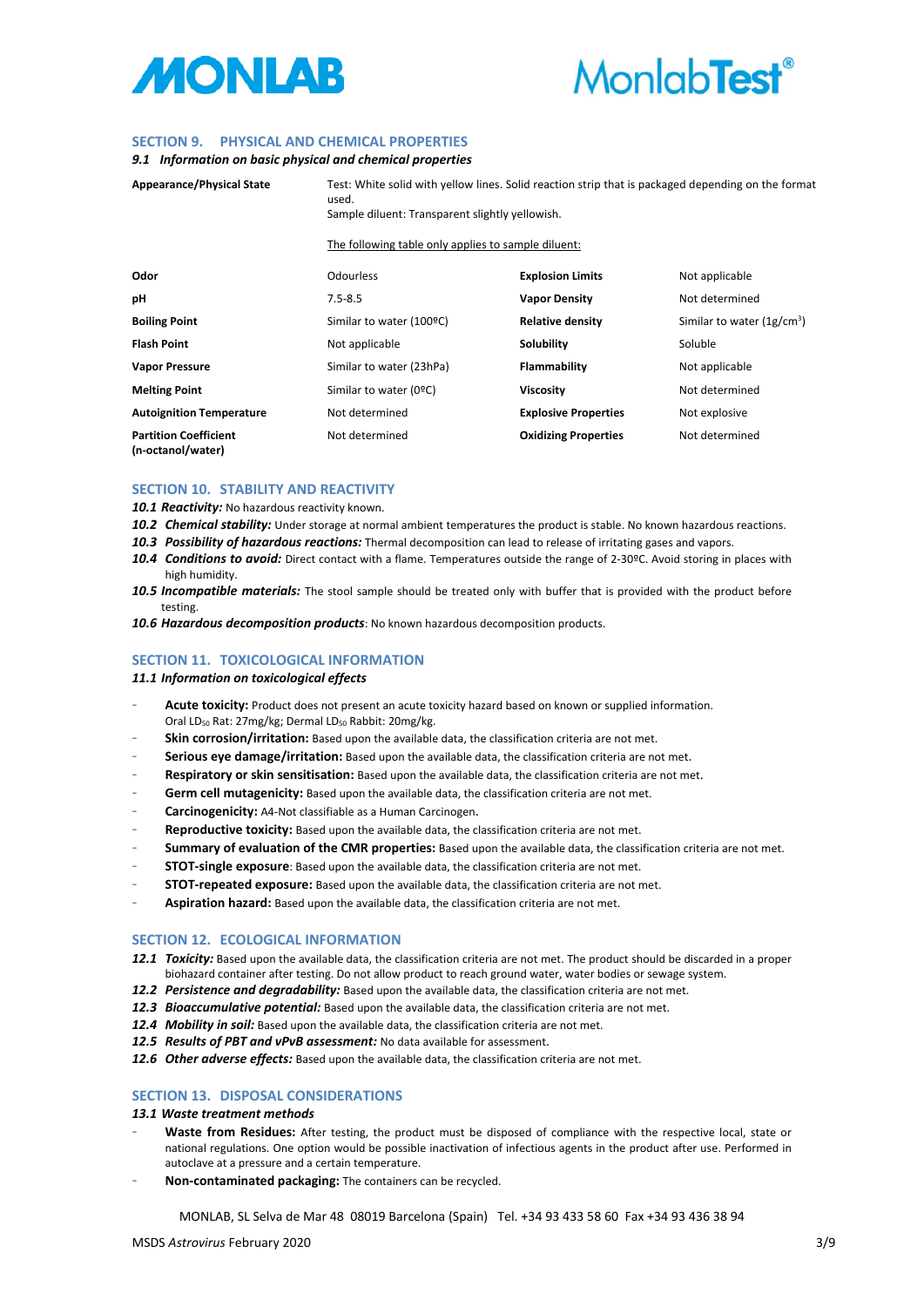



### **SECTION 14. TRANSPORT INFORMATION**

- **Maritime transport (IMDG/IMO):** Not dangerous preparations not required transport regulations.
- Land transport (ADR): Not dangerous preparations not required transport regulations.
- Air Transport (IATA): Not dangerous preparations not required transport regulations.

### **SECTION 15. REGULATORY INFORMATION**

*15.1 Safety, health and environmental regulations/legislation specific for the substance or mixture:* This product does not require special labelling, in accordance with the appropriate EC directives. These products are used for *in vitro* diagnosis, so they must meet the criteria described in Directive 98/79/CE, do not carry the CE marking for marketing outside the EU.

The product is a mixture which is subject to Regulation (EC) No 1005/2009, (EC) No 850/2004.

- *National Regulations:* Please ask your national/regional authorities.
- *15.2 Chemical Safety Assessment:* A Chemical Safety Assessment/Report has not been conducted

### **SECTION 16. OTHER INFORMATION**

- **Recommendations:** Consult instructions for use prior to product use. Professional use only for *in vitro* diagnosis.
- **References (previous version):** RD 255/2003, of February 28, approving the Regulation on classification, packaging and labeling of dangerous preparations, which incorporates into Spanish law Directive 1999/45/CE, Directive 2001/60/CE and partly Directive 2001/58/CE. Directive 91/155/CE.
- **Changes:** Update in accordance with Regulation (EC) No 1272/2008 and EU No 2015/830 (changes to all sections).

| ۰     | <b>Abbreviations and acronyms.</b>          |                           |                                                           |
|-------|---------------------------------------------|---------------------------|-----------------------------------------------------------|
| STOT: | Specific Target Organ Toxicity              | Acute Tox. 2:             | Acute toxicity: Category 2                                |
| STEL: | Short Term Exposure Limit                   | <b>Aquatic Acute 1:</b>   | Hazardous to the aquatic environment<br>Acute: Category 1 |
| LTEL: | Long Term Exposure limit                    | <b>Aquatic Chronic 1:</b> | Chronic Aquatic toxicity: Category 1                      |
| GHS:  | Global Hazard Symbol                        | ATE:                      | Acute toxicity estimate                                   |
| PBT:  | Persistent, Bioaccumulative and Toxic       | LD:                       | Lethal Dose                                               |
| vPvB: | very Persistent and very<br>Bioaccumulative |                           |                                                           |

- **Key literature references and sources for data:** see instruction for use, Safety Data sheet and ECHA.
- **Classification and procedure used to derive the classification for mixtures according to Regulation (EC) 1272/2008 [CLP]:** Annex I section 3 and 4; Annex VI Table 3.1 of Regulation (EC) No 1272/2008 was used for the purpose of classification.
- **Relevant H‐statements (number and full text):**
	- **H300:** Fatal if swallowed.<br>**H400:** Very toxic to aquat Very toxic to aquatic life. **H410:** Very toxic to aquatic life with long lasting effects.
- **Training advice:** No special training is required.
- **Contact**

**MONLAB, SL** Selva de Mar 48 08019 Barcelona (Spain) Tel. +34 93 433 58 60 Fax: +34 93 436 38 94 email: mn.mk.calidad@monlab.es

The information provided on this Safety Data Sheet is correct to the best of our knowledge, information and belief at the date of its publication. The information given is designed only as a guide for safe handling, use, processing, storage, transportation, disposal and release and is not to be considered as a warranty or quality specification.

The information relates only to the specific material designated and may not be valid for such material used in combination with any other material or in any process, unless specified in the text.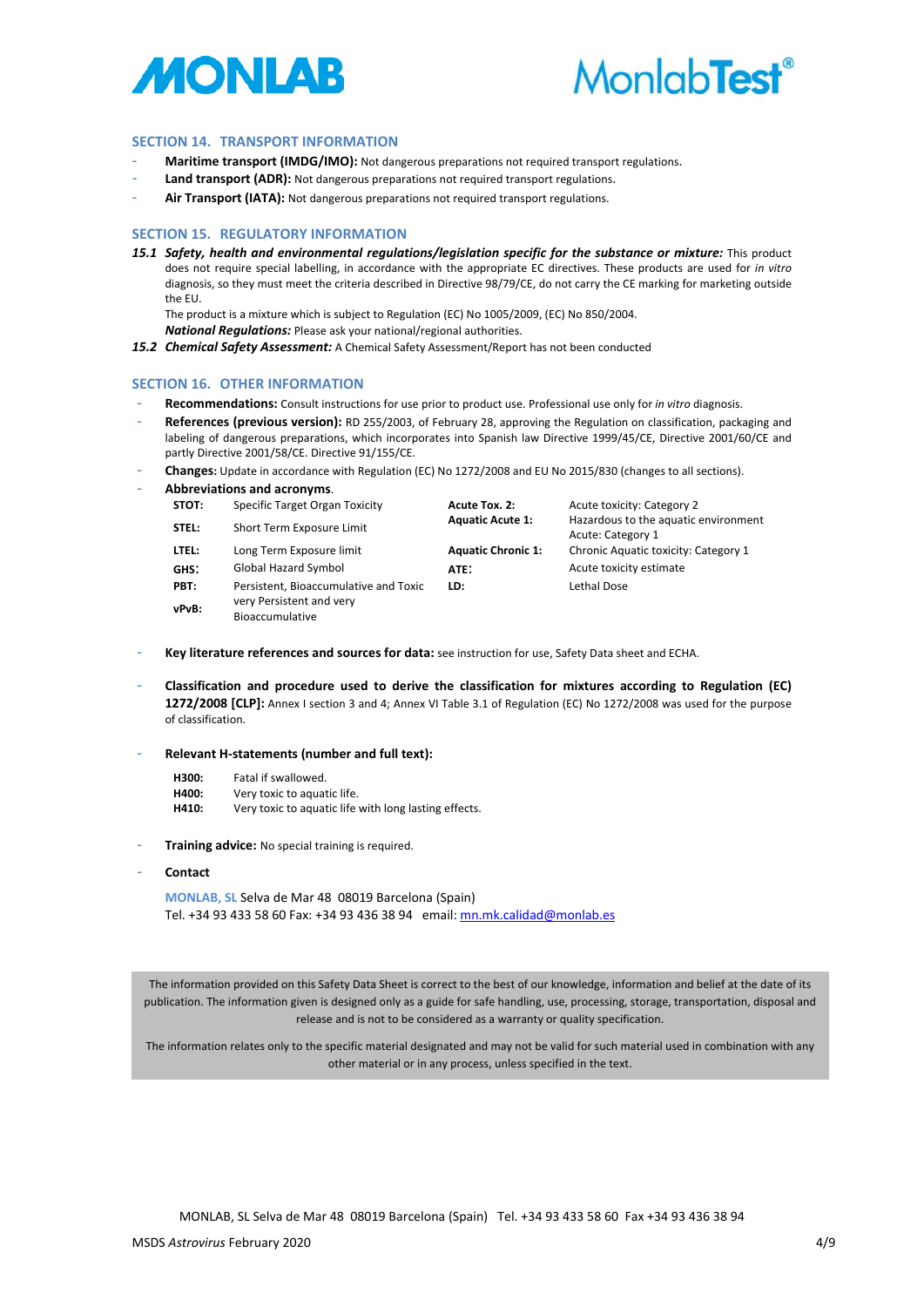



# **FICHA DE DATOS DE SEGURIDAD (MSDS)**

### **SECCIÓN 1. IDENTIFICACIÓN DE LAS SUSTANCIA O LA MEZCLA Y DE LA SOCIEDAD O LA EMPRESA**

#### *1.1. Identificador del producto*

Nombre del producto: *Astrovirus* **MonlabTest (MO‐804009)** Composición: Test + diluyente de muestra.

# *1.2. Usos pertinentes identificados de la sustancia o de la mezcla y usos desaconsejados*

*Usos pertinentes identificados*:

- ‐ TEST: Producto sanitario para uso profesional de diagnóstico *in vitro*. Usado para la detección de la presencia de Astrovirus en muestras de heces, indicativa de enfermedades gastrointestinales en bebes y niños pequeños.
- ‐ DILUYENTE DE MUESTRA: Usado para extracción de los antígenos de *Astrovirus* presentes en muestras de heces. Este tampón se proporciona únicamente con el producto junto con el cual tiene que ser utilizado (*Astrovirus* MonlabTest). *Usos desaconsejados:* No hay información disponible.

#### *1.3. Datos del proveedor de la ficha de datos de seguridad*

#### **MONLAB, SL**

Selva de Mar, 48 08019 Barcelona (Spain) Teléfono +34 93 433 58 60 Fax +34 93 436 38 94

E‐mail de contacto: mn.mk.calidad@monlab.es Más información disponible en: www.monlab.es

*1.4. Teléfono de emergencia:* 112 (UE) / +34 93 433 58 60

# **SECCIÓN 2. IDENTIFICACIÓN DE LOS PELIGROS**

**2.1** *Clasificación de la sustancia o de la mezcla:* No está clasificado como preparado peligroso (Reglamento (CE) nº 1272/2008 [CLP]).

*2.1.1. Clasificación con arreglo al Reglamento (CE) nº 1272/2008 [CLP]*: No peligroso.

- *2.1.2. Clasificación con arreglo a la Directiva 1999/45/CE:* No peligroso.
- *2.1.3. Información adicional:* Véase la SECCIÓN 16.

#### *2.2 Elementos de la etiqueta*

Palabra de advertencia: **Ninguno(a)**

### *2.3 Otros peligros:* No hay peligros conocidos.

## **SECCIÓN 3. COMPOSICIÓN/INFORMACIÓN SOBRE LOS COMPONENTES**

- *3.1 Sustancias:* No hay información disponible.
- *3.2 Mezclas*

*Descripción de la mezcla:* El diluyente de muestra contiene tampón, sal, detergente y <0.1% de Azida de Sodio como conservante.

### *3.2.1 Componentes peligrosos*

| <b>Sustancia</b>                | No. CAS    | No. CE    | % (peso) | Reglamento (CE) nº 1272/2008<br><b>[CLP]</b>                           | Clasificación                                                                                                                                           |
|---------------------------------|------------|-----------|----------|------------------------------------------------------------------------|---------------------------------------------------------------------------------------------------------------------------------------------------------|
| Azida de Sodio<br>(Conservante) | 26628-22-8 | 247-852-1 | < 0.1    | Acute Tox. 2: H300<br>Aquatic Acute 1: H400<br>Aquatic Chronic 1: H410 | Debido a la concentración <0.1%, esta<br>preparación no se clasifica<br>como<br>peligrosa en base a los efectos sobre<br>la salud y/o el medio ambiente |

Valor de corte genérico más bajo: ≥ 0.1

Límite de concentración específico más bajo/ M‐factor: N/A (de acuerdo con Anexo I (ETA) sección 3.1.3.6.1. y Tabla 3.1.2, clasificación ≥ 1.0 %).

**Nota**: El diluyente de muestra no está clasificado como preparado peligroso de acuerdo con el Reglamento (CE) nº 1272/2008 [CLP].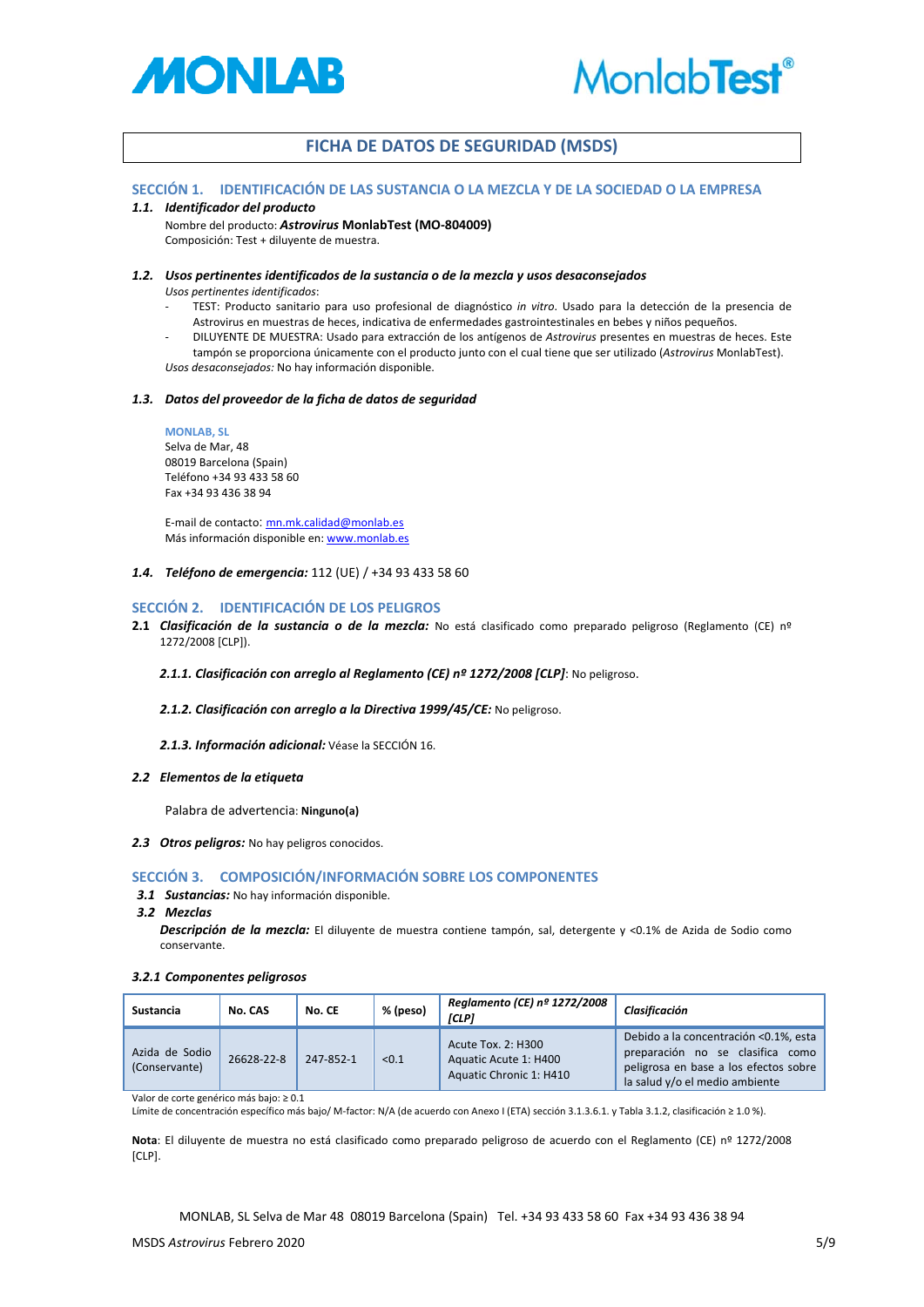



El dispositivo consiste en una tira compuesta por varias láminas: un absorbente con un complejo de partículas de látex unidas a anticuerpos contra antígenos del producto, una membrana de nitrocelulosa donde se han inmovilizado anticuerpos contra el antígeno del producto y una lámina absorbente de nitrocelulosa. Contiene azida de sodio<0.1% como conservante.

Información adicional: Para obtener el texto completo de las H mencionadas en este apartado, véase la SECCIÓN 16

#### **SECCIÓN 4. PRIMEROS AUXILIOS**

#### *4.1 Descripción de los primeros auxilios*

- **En caso de contacto con los ojos:**  Lavarlos con abundante agua durante al menos 15 minutos. Consultar a un médico.
- **En caso de contacto con la piel:** Lavar la zona con abundante agua y jabón. Consultar a un médico.
- **En caso de ingestión:** Lavar la boca con agua y después beber abundante agua. Consultar un médico.
- **En caso de inhalación:** Mover hacia zona de aire fresco. Recibir atención médica.
- *4.2 Principales síntomas y efectos, agudos y retardados:* No hay información disponible.
- *4.3 Indicación de toda atención médica y de los tratamientos especiales que deban dispensarse inmediatamente:* Tratar sintomáticamente.

# **SECCIÓN 5. MEDIDAS DE LUCHA CONTRA INCENDIOS**

#### *5.1 Medios de extinción*

- **Medios de extinción apropiados:** Agua o CO2. Usar medidas de extinción que sean apropiadas a las circunstancias del local y a sus alrededores.
- **Medios de extinción no apropiados:** No hay información disponible.
- *5.2 Peligros específicos derivados de la sustancia o la mezcla:* La descomposición térmica puede llegar a desprender gases y vapores irritativos.
- **5.3** *Recomendaciones para el personal de lucha contra incendios:* En caso de incendio, llevar un aparato respiratorio autónomo con demanda de presión, MSHA/NIOSH (aprobado o equivalente) y una ropa de protección total.

#### **SECCIÓN 6. MEDIDAS EN CASO DE VERTIDO ACCIDENTAL**

- **6.1** *Precauciones personales, equipo de protección y procedimientos de emergencia:* Evitar el contacto con la piel, ojos y ropa. Utilizar un equipo de protección individual. Asegurar una ventilación apropiada.
- **6.2** *Precauciones relativas al medio ambiente:* Dado su forma de dispensación no hay posibilidad de vertido accidental en cantidad suficiente para ser peligroso. Evitar la liberación al medio ambiente.
- **6.3** *Métodos y material de contención y de limpieza:* Empapar con material absorbente inerte. Limpiar a fondo la superficie contaminada.
- **6.4** *Referencia a otras secciones:* Consultar las medidas de protección en las listas de las secciones 8 y 13.

### **SECCIÓN 7. MANIPULACIÓN Y ALMACENAMIENTO**

- **7.1** *Precauciones para una manipulación segura:* Se debe manipular según las buenas prácticas de laboratorio (guantes desechables). No comer, beber ni fumar en las zonas de trabajo. Evite el contacto y la contaminación con la piel, ojos y ropa. Utilizar guantes. Las muestras deben ser tratadas como material potencialmente infeccioso.
- **7.2** *Condiciones de almacenamiento seguro, incluidas posibles incompatibilidades:* Conservar en un lugar seco a 2‐ 30ºC y alejado de fuentes de calor.
- *7.3 Usos específicos finales:* La muestra debe ser tratada únicamente con el diluyente de muestra que se facilita junto al producto.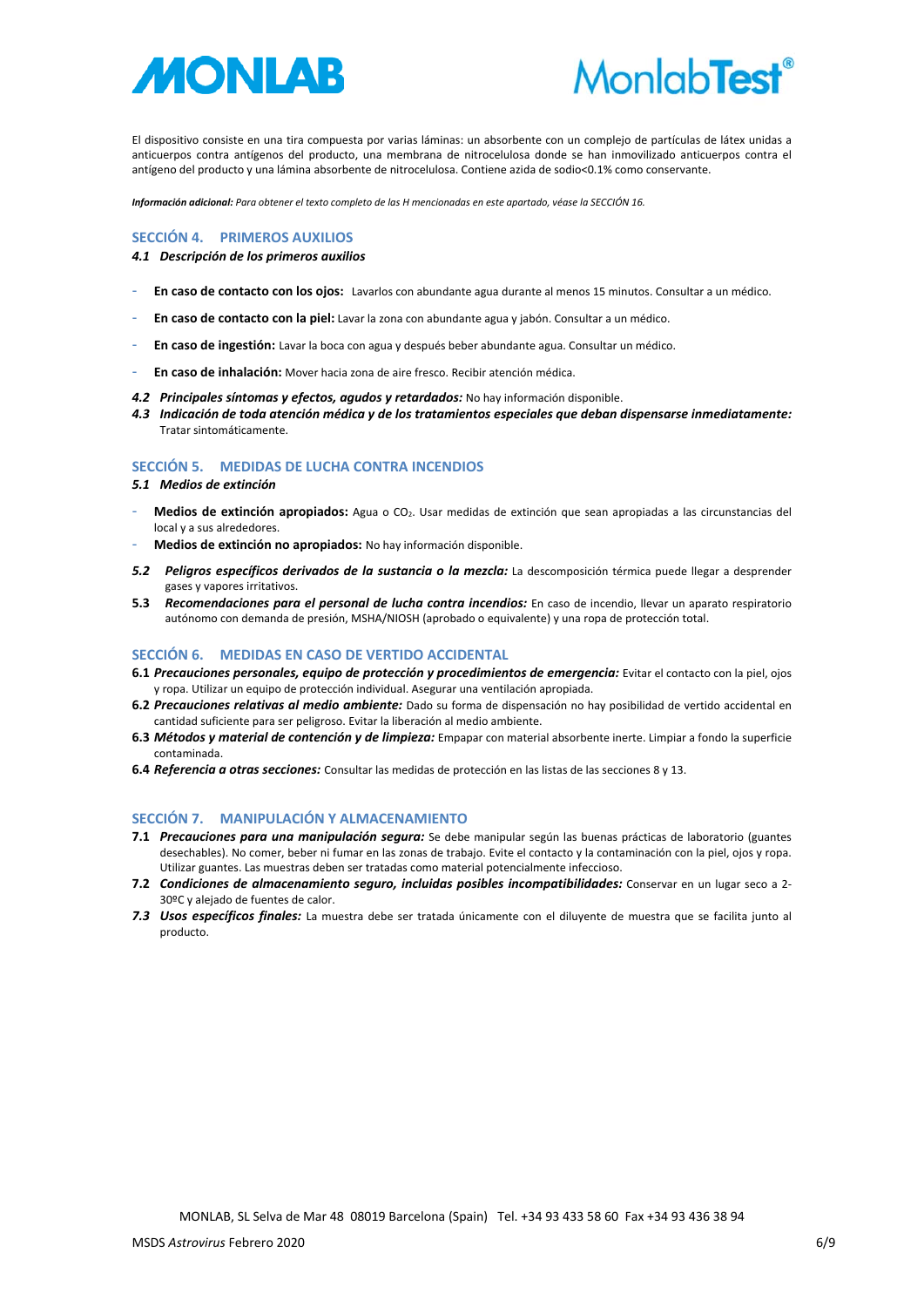



### **SECCIÓN 8. CONTROLES DE EXPOSICIÓN/PROTECCIÓN INDIVIDUAL**

**8.1** *Parámetros de control:* No debe tomarse ningún tipo de medida específica de protección y prevención durante la utilización del producto.

**Límites de exposición:** 

| <b>Sustancia</b>                                         | Valor límite-8 horas | Valor límite-Corto plazo |
|----------------------------------------------------------|----------------------|--------------------------|
| Azida de sodio (NaN <sub>3</sub> )<br>CAS No. 26628-22-8 | mg/m <sup>3</sup>    | mg/m <sup>3</sup><br>0.3 |

- **8.2** *Controles de exposición:* Todas las muestras deben ser consideradas y manipuladas como si se tratasen de agentes infecciosos.
- **8.2.1** *Controles técnicos apropiados*: No son relevantes para este material**.**
- **8.2.2** *Equipo de protección personal*: Manipulación con guantes desechables (EN 374), llevar gafas de protección y ropa adecuadas, como una bata de laboratorio.

**8.2.3** *Controles de exposición medioambiental*: No se requieren medidas especiales

### **SECCIÓN 9. PROPIEDADES FÍSICAS Y QUÍMICAS**

#### *9.1 Información sobre propiedades físicas y químicas básicas*

**Aspecto/Estado físico** Test: Sólido de color blanco con líneas amarillas. Tira reactiva sólida blanca que se envasa dependiendo del formato. Diluyente de muestra: Líquido transparente con coloración amarillenta.

La siguiente tabla solamente es aplicable al diluyente de muestra:

| Olor                                       | Sin olor                | Límites de explosión           | No aplica                   |
|--------------------------------------------|-------------------------|--------------------------------|-----------------------------|
| рH                                         | $7.5 - 8.5$             | Densidad de vapor              | Sin determinar              |
| Punto de ebullición                        | Similar al agua (100ºC) | Densidad relativa              | Similar al agua $(1g/cm^3)$ |
| Punto de inflamación                       | No aplica               | Solubilidad                    | Soluble                     |
| Presión de vapor                           | Similar al agua (23hPa) | Inflamabilidad                 | No aplica                   |
| Punto de congelación                       | Similar al agua (0ºC)   | <b>Viscosidad</b>              | Sin determinar              |
| Temperatura de auto-inflamación            | Sin determinar          | Propiedades explosivas         | No explosivo                |
| Coeficiente de reparto<br>(n-octanol/agua) | Sin determinar          | <b>Propiedades comburentes</b> | Sin determinar              |

# **SECCIÓN 10. ESTABILIDAD Y REACTIVIDAD**

- *10.1 Reactividad:* No presenta reactividad conocida.
- *10.2 Estabilidad química:* Estable bajo las condiciones de almacenamiento recomendadas. No tiene reacciones peligrosas conocidas.
- *10.3 Posibilidad de reacciones peligrosas:* La descomposición térmica puede llegar a desprender gases y vapores irritativos.
- *10.4 Condiciones que deben evitarse:* Contacto directo con una llama. Temperaturas fuera del rango de 2‐30ºC. Evitar almacenar en lugares con humedad elevada.
- *10.5 Materiales incompatibles:* La muestra de heces debe ser tratada únicamente con el diluyente de muestra que se facilita junto al producto, antes de realizar el test.
- *10.6 Productos de descomposición peligrosos:* No tiene productos de descomposición peligrosos conocidos.

### **SECCIÓN 11. INFORMACIÓN TOXICOLÓGICA**

### *11.1 Información sobre los efectos toxicológicos*

- **Toxicidad aguda:** Los productos no presentan riesgo de toxicidad aguda en base a la información conocida o suministrada. DL50 Oral: 27mg/kg en ratas; DL50 Cutáneo: 20mg/kg en conejos.
- **Irritación o corrosión cutáneas:** A la vista de los datos disponibles, no se cumplen los criterios de clasificación.
- **Lesiones o irritación ocular graves:** A la vista de los datos disponibles, no se cumplen los criterios de clasificación.
- **Sensibilización respiratoria o cutánea:** A la vista de los datos disponibles, no se cumplen los criterios de clasificación.
- **Mutagenicidad en células germinales:** A la vista de los datos disponibles, no se cumplen los criterios de clasificación.
- **Carcinogenicidad:** A4‐No clasificado como carcinógeno humano.
- **Toxicidad para la reproducción:** A la vista de los datos disponibles, no se cumplen los criterios de clasificación.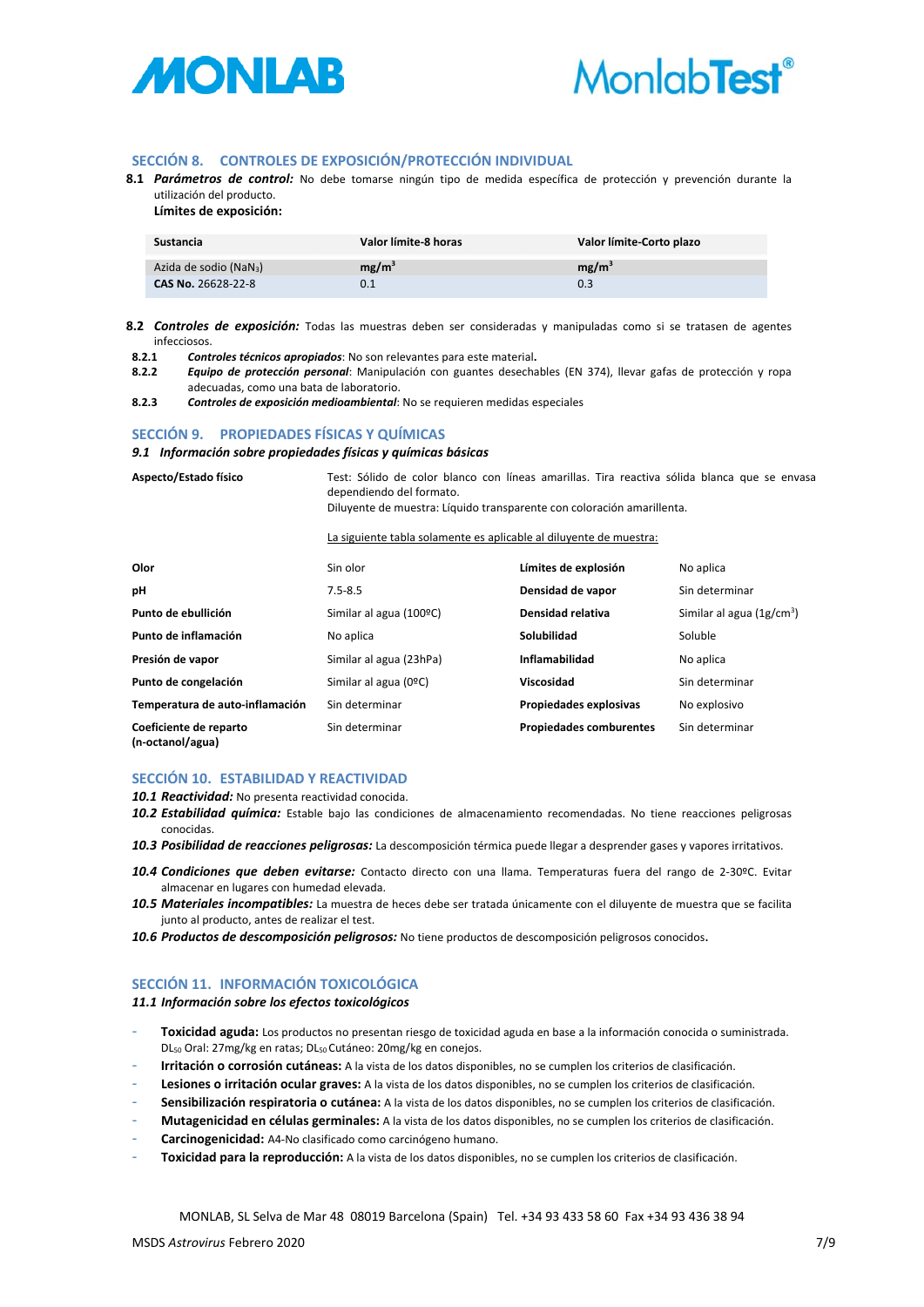



- **Resumen de la evaluación de las propiedades CMR:** A la vista de los datos disponibles, no se cumplen los criterios de clasificación.
- **STOT – exposición única:** A la vista de los datos disponibles, no se cumplen los criterios de clasificación.
- **STOT – exposición repetida:** A la vista de los datos disponibles, no se cumplen los criterios de clasificación.
- Peligro de aspiración: A la vista de los datos disponibles, no se cumplen los criterios de clasificación.

### **SECCIÓN 12. INFORMACIÓN ECOLÓGICA**

- **12.1** *Toxicidad:* A la vista de los datos disponibles, no se cumplen los criterios de clasificación. El producto debe ser gestionado como residuo sanitario una vez utilizado. Evitar eliminar el producto en la red de conducción de agua, en masas de agua o alcantarillado.
- *12.2 Persistencia y degradabilidad:* A la vista de los datos disponibles, no se cumplen los criterios de clasificación.
- *12.3 Potencial de bioacumulación:* A la vista de los datos disponibles, no se cumplen los criterios de clasificación.
- *12.4 Movilidad en el suelo:* A la vista de los datos disponibles, no se cumplen los criterios de clasificación.
- *12.5 Resultados de la valoración PBT y mPmB:* A la vista de los datos disponibles, no se cumplen los criterios de clasificación.
- *12.6 Otros efectos adversos:* A la vista de los datos disponibles, no se cumplen los criterios de clasificación.

#### **SECCIÓN 13. CONSIDERACIONES RELATIVAS A LA ELIMINACIÓN**

#### *13.1 Métodos para el tratamiento de residuos*

- **Producto y envases contaminados:** La gestión del producto una vez utilizado debe cumplir con la legislación sobre residuos sanitarios nacionales, locales y comunitarios. Una opción sería la inactivación de los posibles agentes infecciosos presentes en el producto una vez usado. Realizado en autoclave a una presión y temperatura determinada.
- **Envases no contaminados:** Los envases pueden ser reciclados.

### **SECCIÓN 14. INFORMACIÓN RELATIVA AL TRANSPORTE**

- **Transporte marítimo (IMDG/IMO):** Al no tratarse de un producto considerado como peligroso no está sujeto a legislación sobre transporte.
- **Transporte vía terrestre (ADR):** Al no tratarse de un producto considerado como peligroso no está sujeto a legislación sobre transporte.
- **Transporte aéreo (IATA):** Al no tratarse de un producto considerado como peligroso no está sujeto a legislación sobre transporte.

### **SECCIÓN 15. INFORMACIÓN REGLAMENTARIA**

- *15.1 Reglamentación y legislación en materia de seguridad, salud y medio ambiente específicos para la sustancia o la mezcla:* No requiere condiciones especiales de etiquetado según lo establecido en la directiva CE apropiada. Estos productos son utilizados para diagnóstico *in vitro*, por lo que deben cumplir los criterios descritos en la Directiva 98/79/CE, no ostentan el marcado CE para su comercialización fuera de la UE.
	- El producto es una mezcla que no está sujeto al Reglamento (CE) No 1005/2009, (CE) No 850/2004.

*Regulaciones nacionales:* Por favor consulte a sus Autoridades nacionales/regionales.

*15.2 Evaluación de la seguridad química:* No se ha llevado a cabo una evaluación o informe acerca de la seguridad química.

### **SECCIÓN 16. OTRA INFORMACIÓN**

- **Recomendaciones:** Consultar las instrucciones de uso previo a la utilización del producto. Uso profesional únicamente para diagnóstico *in vitro.*
- **Bibliografía (versión anterior):** RD 255/2003, de 28 de Febrero, por el que se aprueba el Reglamento sobre clasificación, envasado y etiquetado de preparados peligrosos, que incorpora al ordenamiento jurídico español la Directiva 1999/45/CE, la Directiva 2001/60/CE y parcialmente la Directiva 2001/58/CE. Directiva 91/155/CE.
- **Cambios:** Actualización según el Reglamento (CE) nº 1272/2008 [CLP] y UE nº 2015/830 (cambios en todas las secciones).
- **Abreviaturas y acrónimos STOT**: Toxicidad específica en determinados

| JIVI.                 | órganos                                                                                                       |                           |                                                           |
|-----------------------|---------------------------------------------------------------------------------------------------------------|---------------------------|-----------------------------------------------------------|
| GHS:                  | Global Hazard Symbol                                                                                          | <b>Aquatic Acute 1:</b>   | Peligroso para el medio ambiente<br>acuático: Categoría 1 |
| PBT:<br>mPmB:<br>ETA: | Persistente, Bioacumulativo y Tóxico<br>muy Persistente y muy Bioacumulativo<br>Estimación de Toxicidad Aguda | <b>Aquatic Chronic 1:</b> | Toxicidad acuática crónica: Categoría 1                   |
| DL                    | Dosis Letal                                                                                                   |                           |                                                           |

**Acute Tox. 2:** Toxicidad aguda: Categoría 2

- **Principales referencias bibliográficas y fuentes de datos:** ver instrucciones de uso, fichas de seguridad y ECHA.